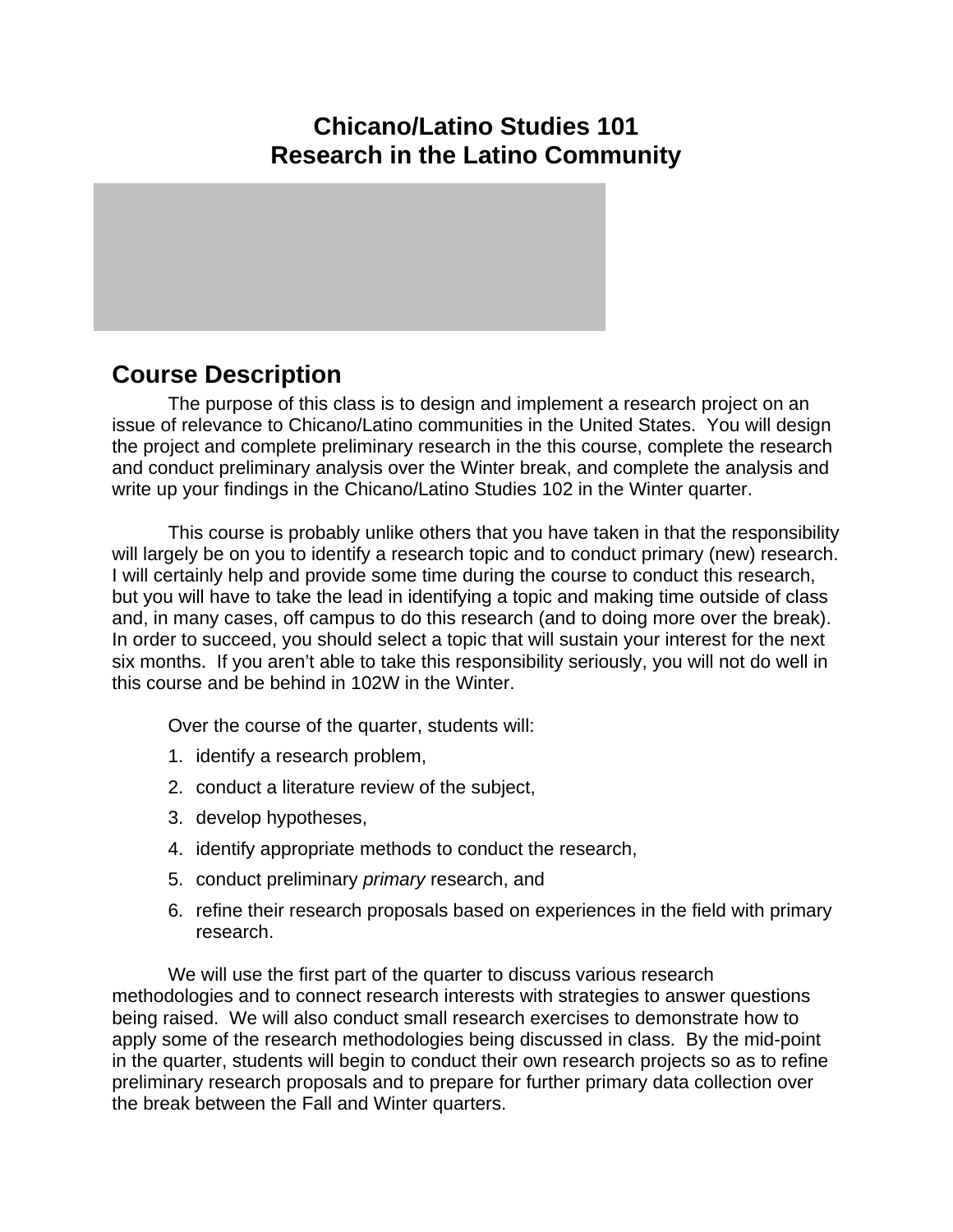Primary research means to collect data that does not already exist. There are many methods of primary research, including:

- Observation looking and recording how people behave in specific scenarios;
- Experiments Exposing some respondents to specific stimuli and withholding these stimuli from other respondents in similar conditions;
- Surveys asking respondents questions
- Secondary analysis of existing data sets conducting new analysis of surveys or other data sets collected by others to answer a new research question or to retest a research question asked by previous researchers; or
- Panels following the same respondents over a period of time to identify why attitudes or behaviors change.

This course is designed to ensure that students have a carefully designed research proposal and to have conducted most, if not all, of their research prior to beginning Chicano/Latino Studies 102W in the Winter quarter. *In order to get the most out of 102W, students will need to design a project that can reasonably be conducted between the mid-point of the Fall quarter and the beginning of the Winter quarter and have conducted most of their research prior to the beginning of the Winter Quarter. You will need to have a plan not only to collect the information that you need (data), but also to analyze that data.*

# **Course Text**

We will use Daniel Chambliss and Russell K. Schutt's *Making Sense of the Social World: Methods of Investigation* (Third Edition) (Pine Forge Press, 2010). The text is available from local bookstores and is on reserve at the library.

## **Course Requirements**

 The course has six requirements. The **first** of these is class attendance, active participation in class discussions, and an in-class presentation of the final research design. Class participation and research design presentations will count for 10 percent of the final grade.

**Second**, each student will be responsible for presenting a summary of one of the research method chapters in Daniel Chambliss and Russell K. Schutt's *Making Sense of the Social World: Methods of Investigation* (chapters 4-11). These presentations, which should take no more than 15 minutes, should include:

a brief discussion of the method and how to use it (you do not have to repeat each point in Chambliss and Schutt; I expect that all students will have read the text before your presentation—the chapters are relatively short); and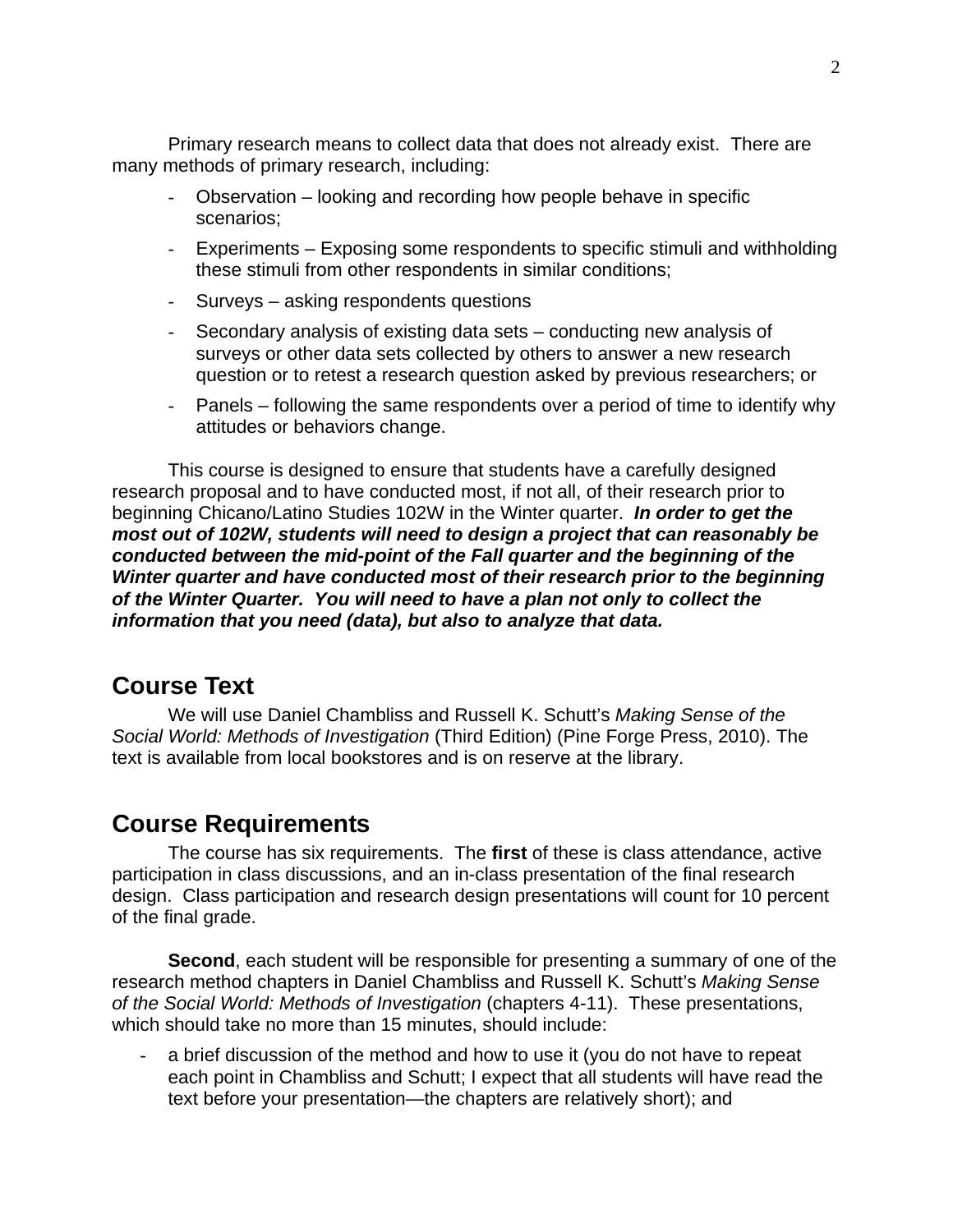- an assessment what sorts of research questions can best be answered with the research method under discussion. Where appropriate, it would be particularly helpful to think about how the research method discussed in your chapter can be applied to researching questions of importance in Latino communities.

I will want to get your preferences for which chapter to review in class on September 29 (the second class meeting). So, you will need to read ahead to identify chapters that you would be interested in summarizing. Most of these presentations will be done by teams of two students, so you are welcome to propose a team for the chapter you are interested in presenting. Please identify three chapters that you would be interested in reviewing (you can rank them 1, 2, 3).

I would encourage you to select chapters focusing on research methods that you might want to use in your own research for the class.

This class presentation will be worth 10 percent of the final grade.

**Third**, each student must complete three research activities, discuss the results of the activities in class, and submit a one- to two-page summary of the results. The activity must be completed by the Tuesday of each week for purposes of class discussion; the written summary can be submitted on Thursday. The assignment can be submitted either in paper form or electronically as an email attachment.

These assignments will each be worth 5 percent of the final grade (for a total of 15 percent).

**Fourth**, students will complete a preliminary research design that will be due on October 27. The preliminary research design should be sent as an email attachment to [LDESIPIO@UCI.EDU.](mailto:LDESIPIO@UCI.EDU) I will review the research designs and return comments in the order that I receive preliminary research designs.

This research design should be for a quarter-length research project on a Chicano/Latino issue. Your research design must not only discuss how you will collect primary data, but also how you plan to analyze these data. My experience is that most students considerably overestimate what they can do in a quarter. So, I would encourage you both to identify a question and identify realistically how much evidence you can collect to answer the question.

The design should include:

- 1) a statement of the problem;
- 2) a preliminary literature review (*this should make up no more than half of the preliminary research design*). The literature reviewed in the preliminary design should be selected to show why the question being asked is important and why you are adding to knowledge in your area of study with the research design that you propose. You will most likely need to present a much richer literature review in the final paper that you submit to Chicano/Latino Studies 102W;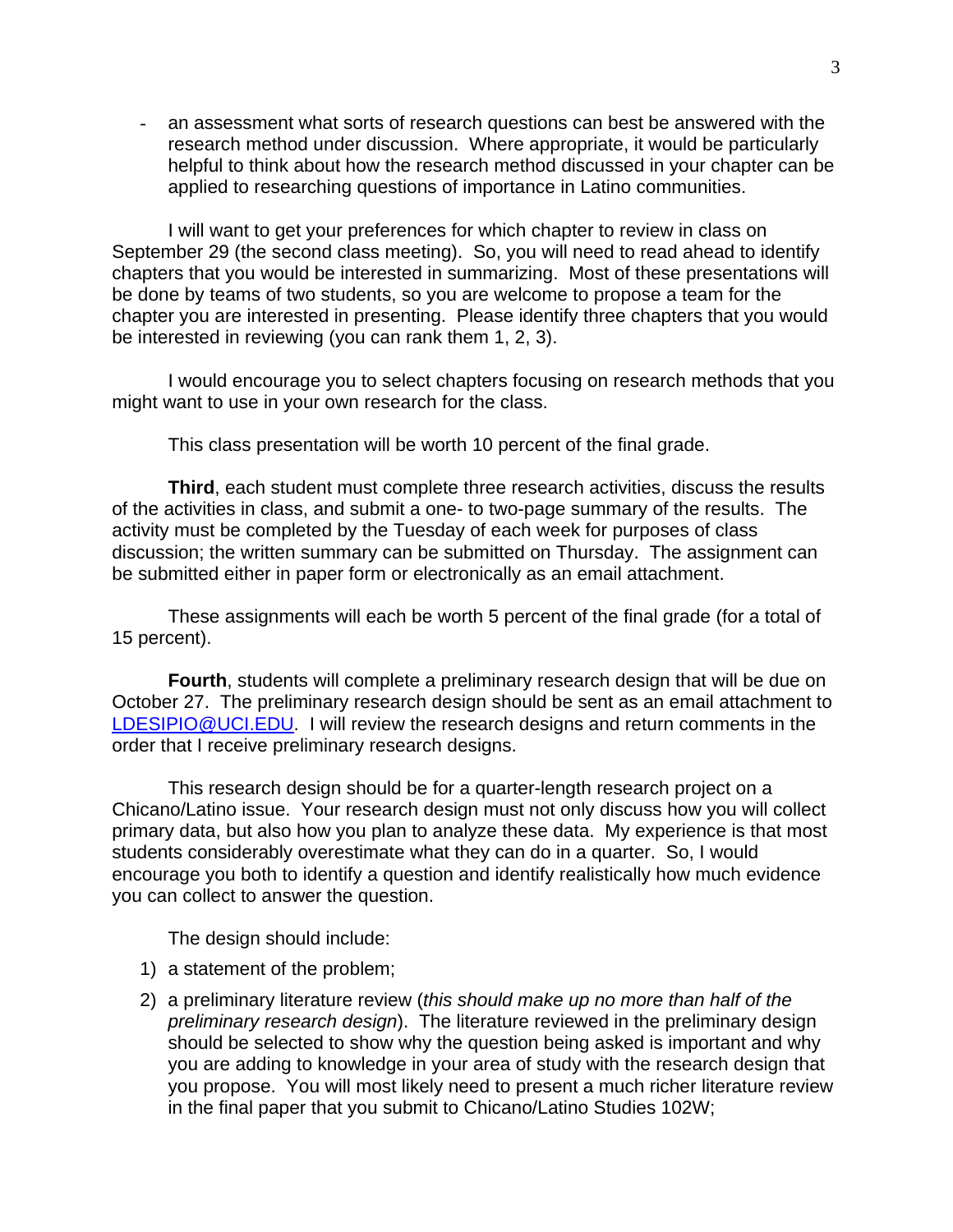- 3) a set of specific questions or hypotheses that will be tested;
- 4) a discussion of the analytical method(s) to be used in answering the question, with a discussion of why you think the methods you are using are the most appropriate for the question(s) you are asking; and
- 5) a statement of the significance of the project for the larger study of Latino communities in U.S. society. Depending on how you lay out your discussion, this may appear near the beginning of the research design rather than at the end.

The preliminary research proposal should also identify a small piece of primary (original) research that can be conducted in the period from October 27 to November 24 that will advance the project and help you refine the research design. Primary research could include data collection, participant observation, primary analysis of secondary data, or another activity. The successful completion of this primary research will be essential to the completion of the revised research proposal due on November 19.

This preliminary research design should be 6 to 8 pages and will be worth 20 percent of the final grade.

 *Once you submit your preliminary research design to me, I will expect that you will also discuss the project with a Chicano/Latino Studies faculty member who has research expertise in the area that you are conducting your research so that you can get their insights into the project as well as my reactions. If you cannot identify a faculty member, I will help you find one. Once you have discussed your project with a Chicano/Latino Studies faculty member, please have him/her email me so that I know that you have discussed your project with another member of the faculty.* 

**Fifth**, students will complete a final research design that will be due on November 19. The revised research design should be sent as an email attachment to [LDESIPIO@UCI.EDU.](mailto:LDESIPIO@UCI.EDU) I will review the research designs and return comments in the order that I receive them.

This revised research design should incorporate the findings of the primary research conducted during the fieldwork period to revise the preliminary research design. The final research design should include all of the elements of the preliminary research design and a discussion of how the research design changed as a result of the primary research conducted for your project. I will expect that you will have revised the research design in response to the comments that I make on the preliminary research design, that it will reflect revisions based on the preliminary research that you have done, and that you will have expanded the literature review to identify sources more specific to the question(s) that you are asking.

The final research design should be 12 to 15 pages and should serve as a foundation for the research projects to be conducted in Chicano/Latino Studies 102W, for students who take this course. The final research design will be worth 35 percent of the final grade.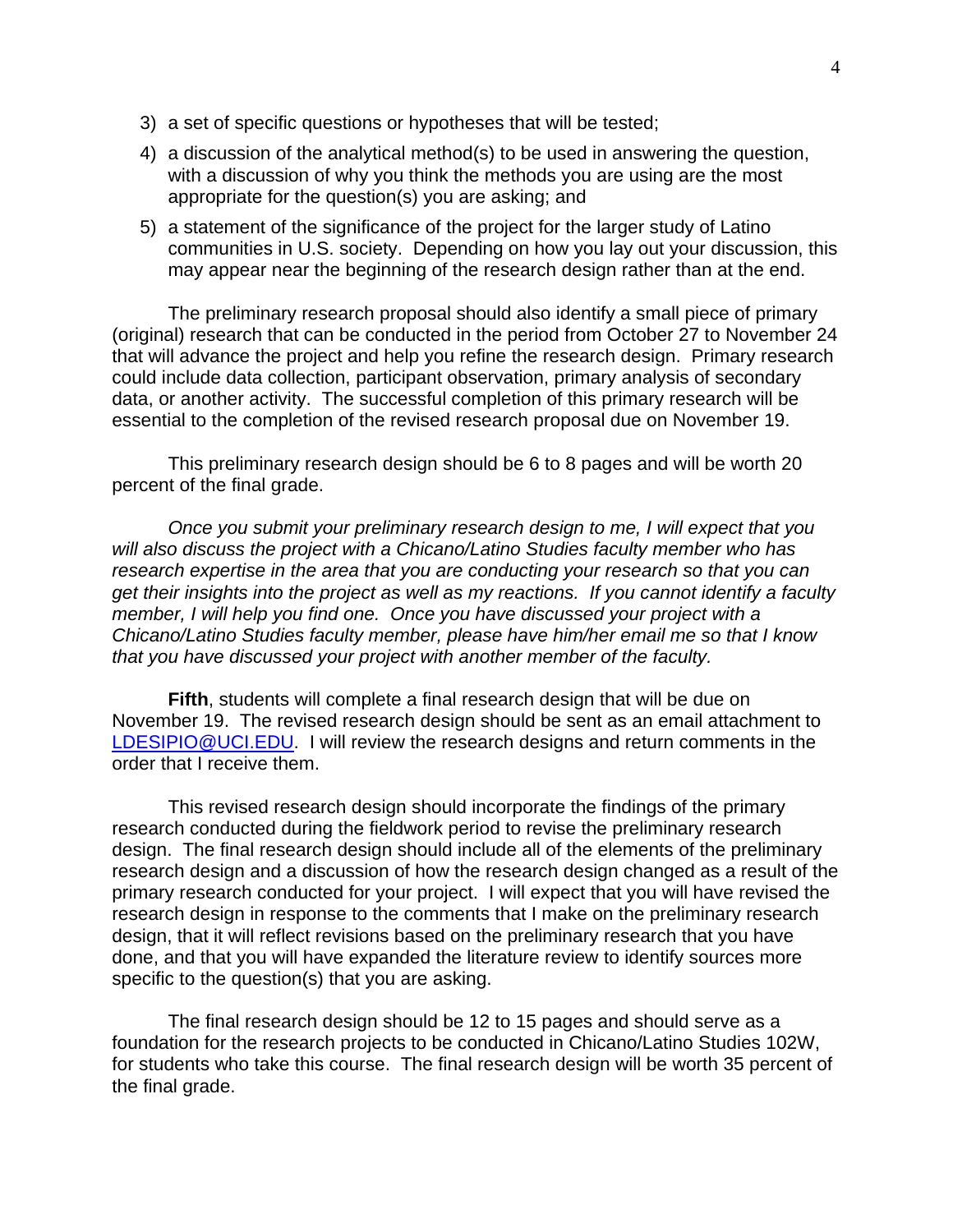**Finally**, by the final day of final's week (December 11), I will expect a summary of no more than two pages of research completed since the submission of the Final Research Agenda and a plan for continuing the research over the Winter break. Please submit this as an email attachment to [LDESIPIO@UCI.EDU](mailto:LDESIPIO@UCI.EDU).

This report should be submitted by email to LDESIPIO@UCI.EDU. This final activity will constitute 10 percent of the final grade. Aside from its value to your grade for 101, continuing to conduct research on your project will be critical you your being able to make the most of Chicano/Latino Studies 102W.

I will share your preliminary research design, your final research design, and your plan for continuing research with Professor Montoya who will be teaching 102W in the Winter Quarter.

## **Course Schedule and Assigned Readings**

**September 24** – Class Introduction and Overview

**September 29 and October 1 – What is Social Science Research? READINGS**: Chambliss and Schutt, chapters 1-3

*Assignment for September 29*: Review Chambliss and Schutt and bring a list to class of the three chapters, in ranked order, that you would most like to review. You can selected from chapters 4 to 11.

*Research activity*: Read a local newspaper and bring in an article that identifies a problem that you would like investigate more thoroughly. Be prepared to discuss how you would go about conducting this research and a hypothesis (or hypotheses) that would guide your research.

*Please note that as with each of the three research activities, you will need to have done this by the Tuesday of the week (September 29, in this case), but you do not need to hand it the written assignment until the Thursday of the week (October 1, in this case).* 

#### **October 6 and 8 – Social Science Data READINGS**: Chambliss and Schutt, chapters 4-6

Student presentations of Chambliss and Schutt, chapters 4 (October 6) and 5 & 6 (October 8)

*Research Activity*: Conduct an observation of an event or events at two local (offcampus) sites. For example, go and sit at two different commercial sites (a mall and a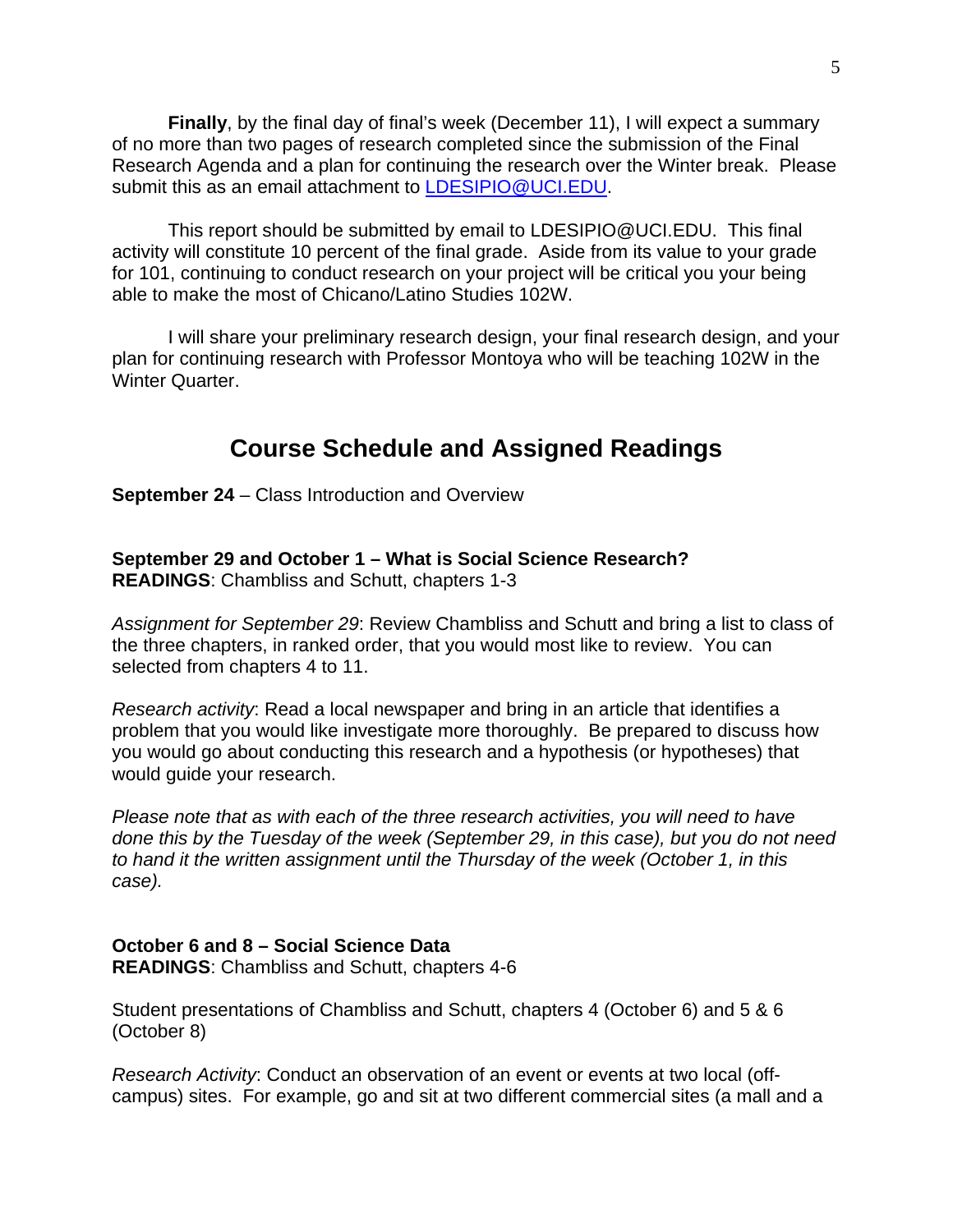business street) or two different churches or two different community-based organizations. Observe each site for at least half an hour and write down your observations. What sorts of questions are you able to answer by simple observation? How does comparison improve your understanding of what occurred at each research site?

# **October 13 and 15 – Methods for Collecting Social Science Data**

**READING**: Chambliss and Schutt, chapters 7 and 9

October 13 – Library Visit with Christina Woo, Chicano/Latino Studies Librarian. We will meet in Interactive Learning Center (ILC) 164 in the Science Library. From the circular courtyard of the Science Library, instead of entering the building through the "Science Library" doors, look to the right and enter the building through the "Interactive Learning Center" doors.

October 15 – Student presentations of Chambliss and Schutt, chapter 7 and 9

## **October 20 and 22 Analyzing Social Science Data**

**READING**: Chambliss and Schutt, chapters 8, 10, and 11

Student presentations of Chambliss and Schutt, chapters 8 &10 (October 20) and 11 (October 22)

*Research Activity*: Read the *editorial* pages of the *Los Angeles Times*, the *Orange County Register*, the *New York Times*, and *La Opinion* (if you read Spanish) and identify at least two editorials on the same or similar subjects in at least two of the papers (you may need to look for a couple of days to find editorials on the same subject; you are welcome to look backward or begin this assignment before week four). Evaluate the assumptions made about the subject of the editorial by the editorial writers in each newspaper. How do these assumptions differ? How do they guide the position taken by newspaper on the issue? Design a research project that could evaluate which of these assumptions was more valid.

Each of these newspapers is available on-line: http://www.latimes.com/, http://www.ocregister.com/ocregister/sections/opinion/, http://www.nytimes.com/pages/opinion/index.html, http://www.laopinion.com/.

Please note that an editorial is where the newspaper states its opinions. You should not use news articles to complete this assignment.

## **October 27 and 29**

READING: Chambliss and Schutt, chapter 12